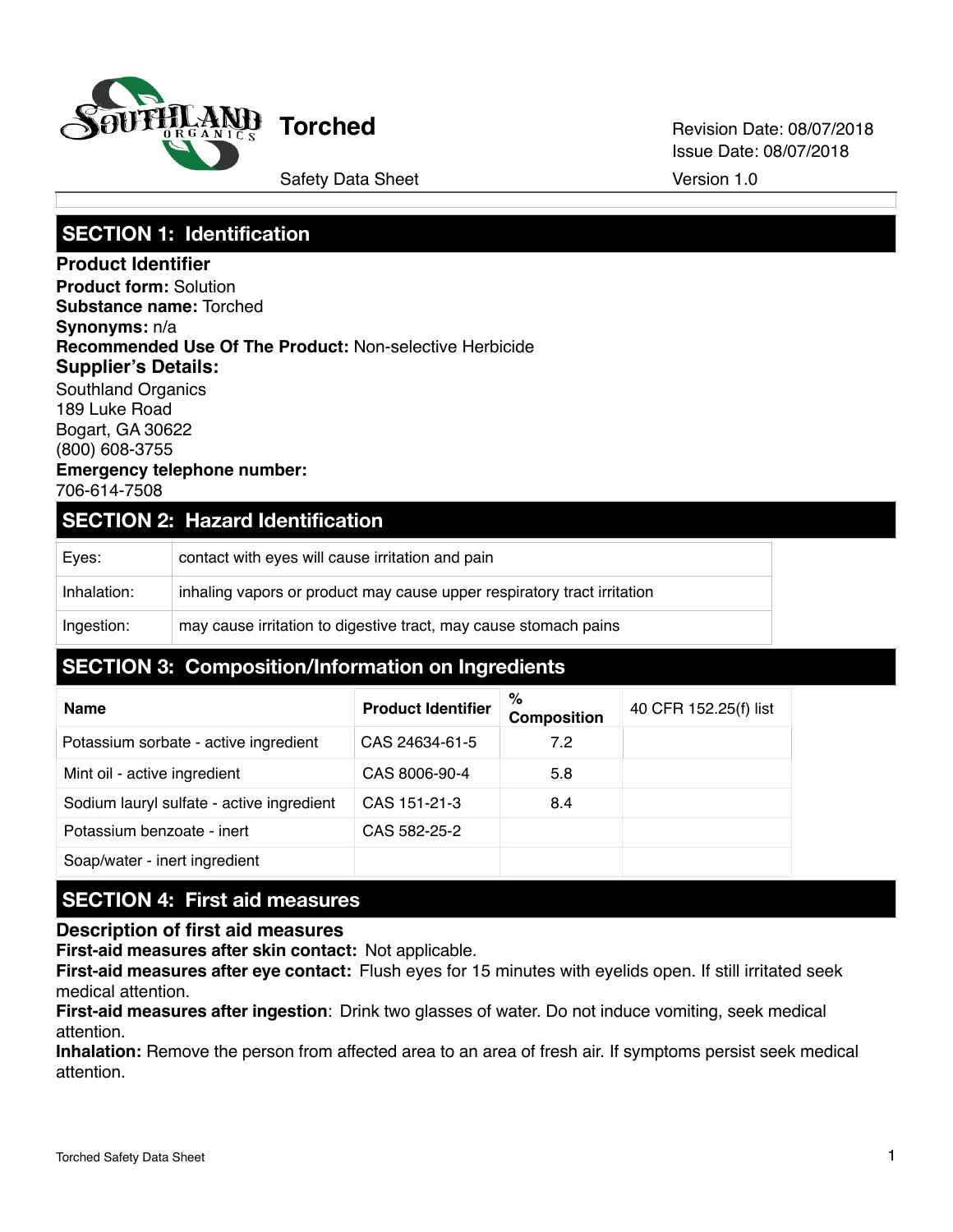# **SECTION 5: Fire-fighting measures**

| Flammable                                                                          | If yes, under what conditions? Closed containers can explode due to buildup of<br>pressure when stored or exposed to extreme heat. |                                                          |  |  |  |  |
|------------------------------------------------------------------------------------|------------------------------------------------------------------------------------------------------------------------------------|----------------------------------------------------------|--|--|--|--|
| Means of Extinction: Carbon dioxide, water, water fog, dry chemical, chemical foam |                                                                                                                                    |                                                          |  |  |  |  |
| Flashpoint: None                                                                   | Upper Flammable Limit (% by volume)<br>n/a                                                                                         | Lower Flammable Limit (% by volume)<br>n/a               |  |  |  |  |
| Autoignition Temperature (°C):<br>Not determined                                   | Explosion Data - Sensitivity to Impact:<br>n/a                                                                                     | Explosion Data - Sensitivity to Static<br>Discharge: n/a |  |  |  |  |
| Hazardous Combustion Products: n/a                                                 |                                                                                                                                    |                                                          |  |  |  |  |

This is a non-flammable solution.

## **SECTION 6: Accidental release measures**

**Leak and spill procedures:** Confine spill, use personal protective equipment as required. Prevent further leakage and spills by removing products and flush with water. Dispose of cleaned up product properly.

# **SECTION 7: Handling and Storage**

**Handling Procedures and Equipment:**

Handle with accordance of good industrial safety practices.

#### **Storage Requirements:**

Keep containers tightly closed. Store in a well-ventilated place.

## **SECTION 8: Exposure Controls/Personal Protection**

#### Not applicable

## **SECTION 9: Physical and Chemical Properties**

| Appearance        | White liquid  |
|-------------------|---------------|
| Odor              | Lemon plants  |
| <b>Solubility</b> | 100% in water |

# **SECTION 10: Stability and Reactivity**

**Chemical Stability:** Yes **Incompatibility with other substances:** No

# **SECTION 11: Toxicology Information**

**Effects of Acute Exposure:** none **Effects of chronic exposure:** none

#### **Irritancy of Product**

Skin sensitization: none Respiratory sensitization: Avoid breathing in Carcinogenicity - IARC: none Carcinogenicity - ACGIH: none